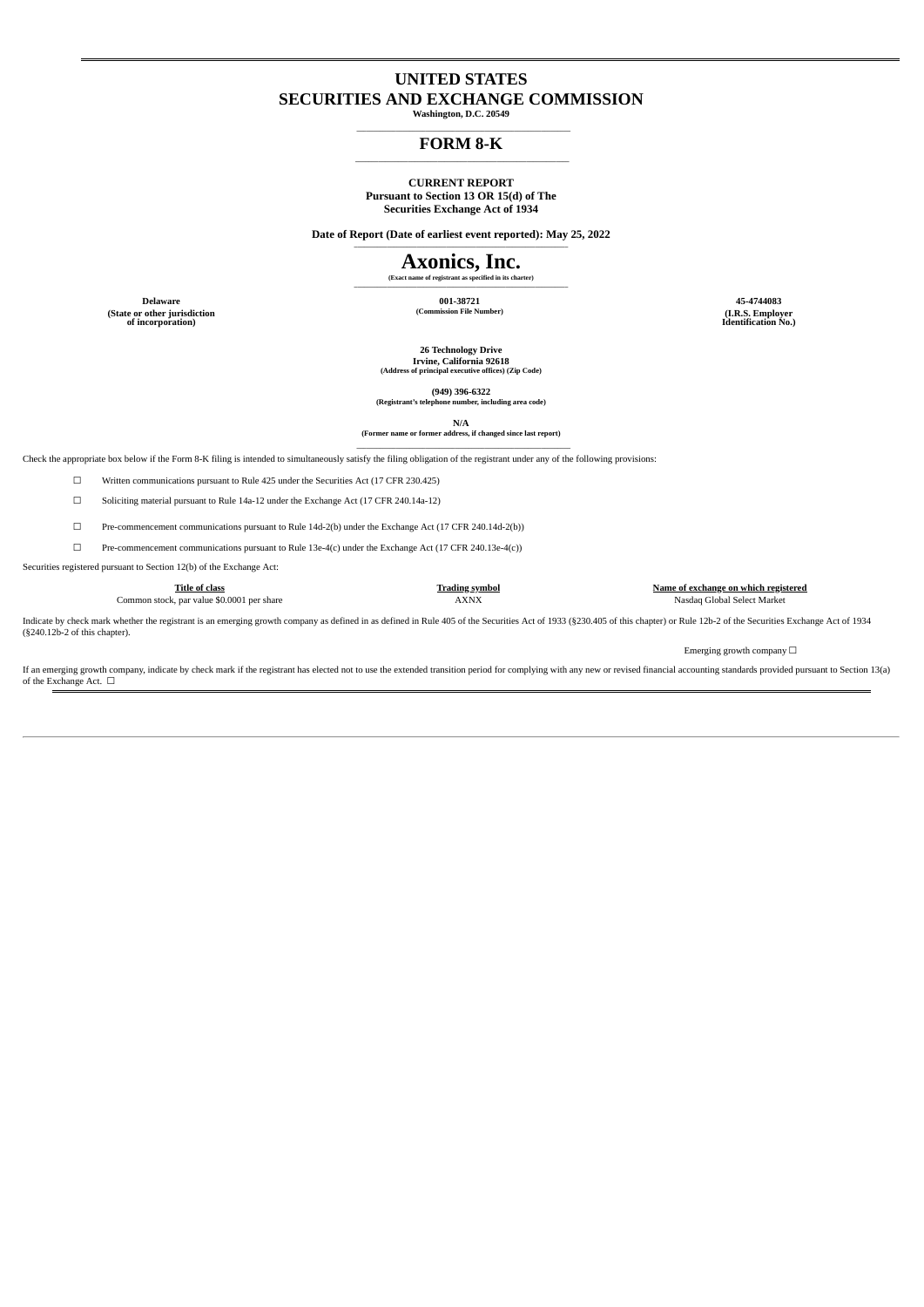#### **Item 5.03. Amendments to Articles of Incorporation or Bylaws; Change in Fiscal Year.**

#### Amendment to Certificate of Incorporation

On May 31, 2022, Axonics, Inc. (the "Company") amended its Amended and Restated Certificate of Incorporation (as amended, the "Charter") to: (i) increase the number of authorized shares of the Company's capital stock from 60,000,000 shares to 85,000,000 shares, and the number of authorized shares of the Company's common stock from 50,000,000 shares to 75,000,000 shares; (ii) reduce the vote required for the Company's stockholders to amend, alter or repeal the Company's Amended and Restated Bylaws (the "Bylaws") from (A) 66 2/3% in voting power of the outstanding shares of the Company's capital stock entitled to vote thereon, to (B) a majority in votin numerous company of the Company's capital stock entitled to yote thereon; and (iii) reduce the vote required to amend, repeal, or adopt any provisions of the Charter from (A) the affirmative vote of the holders of at least 66 2/3% of the voting power of the shares of the Company's outstanding stock entitled to vote thereon, voting together as a single class, to (B) the affirmative vote of a majority of the voting power of the shares of the C Company's stockholders at the Company's Annual Meeting of Stockholders on May 25, 2022 (the "Annual Meeting") as described below under Item 5.07. A copy of the Charter Amendment is filed as Exhibit 3.1 to this Current Report on Form 8-K and incorporated by reference into this Item 5.03.

#### Amendment to Bylaws

On May 31, 2022, the Company amended the Bylaws (the "Bylaws Amendment") to reduce the vote required for the Company's stockholders to alter, amend or repeal the Bylaws, or to adopt new bylaws, from (i) 66 2/3% in voting power of the outstanding shares of the capital stock of the Company entitled to vote thereon to (ii) a majority in voting power of the outstanding shares of capital stock of the Company entitled to vote thereon. Amendment was previously approved by the Company's Board of Directors. A copy of the Bylaws Amendment is filed as Exhibit 3.2 to this Current Report on Form 8-K and incorporated by reference into this Item 5.03.

#### **Item 5.07. Submission of Matters to a Vote of Security Holders.**

The Company held the Annual Meeting on May 25, 2022. On April 1, 2022, the record date for determining stockholders entitled to vote at the Annual Meeting, there were 46,999,112 shares of the Company's common stock, par value \$0.0001 per share ("Common Stock") outstanding. Holders of 41,562,178 shares of Common Stock (representing 88% of the shares of Common Stock outstanding on the Record Date) were present or represented by<br>p amendment filed with the Securities and Exchange Commission on April 15, 2022 and May 13, 2022, respectively. The results for each matter voted on by the stockholders during the Annual Meeting were as follows:

Proposal 1: The stockholders of the Company elected Raymond W. Cohen, Robert E. McNamara, Michael H. Carrel, Nancy Snyderman, M.D., FACS, Jane E. Kiernan, David M. Demski, and Esteban López, M.D. to the Board of Directors, each for a one-year term ending at the Annual Meeting of Stockholders to be held in 2023 and until their successor has been duly elected and qualified, or until their earlier death, resignation or removal. The r stockholders' vote with respect to the election of the directors were as follows:

| Nominee                     | <b>Term Expiring</b> | <b>For</b> | <b>Against</b> | <b>Abstain</b> |
|-----------------------------|----------------------|------------|----------------|----------------|
| Raymond W. Cohen            | 2023                 | 38,363,558 | 437,019        | 41.667         |
| Robert E. McNamara          | 2023                 | 38,182,364 | 622.545        | 37,335         |
| Michael H. Carrel           | 2023                 | 36,633,813 | 2,169,771      | 38,660         |
| Nancy Snyderman, M.D., FACS | 2023                 | 37,943,500 | 862,414        | 36,330         |
| Jane E. Kiernan             | 2023                 | 38,524,834 | 279,086        | 38,324         |
| David M. Demski             | 2023                 | 38,072,476 | 731,108        | 38,660         |
| Esteban López, M.D.         | 2023                 | 34,356,111 | 4,447,808      | 38,325         |

#### Broker Non-Votes: 2,719,934

Proposal 2: The stockholders of the Company ratified the appointment of BDO USA, LLP as the Company's independent registered public accounting firm for the fiscal year ending December 31, 2022. The results of the stockholders' vote with respect to such ratification were as follows: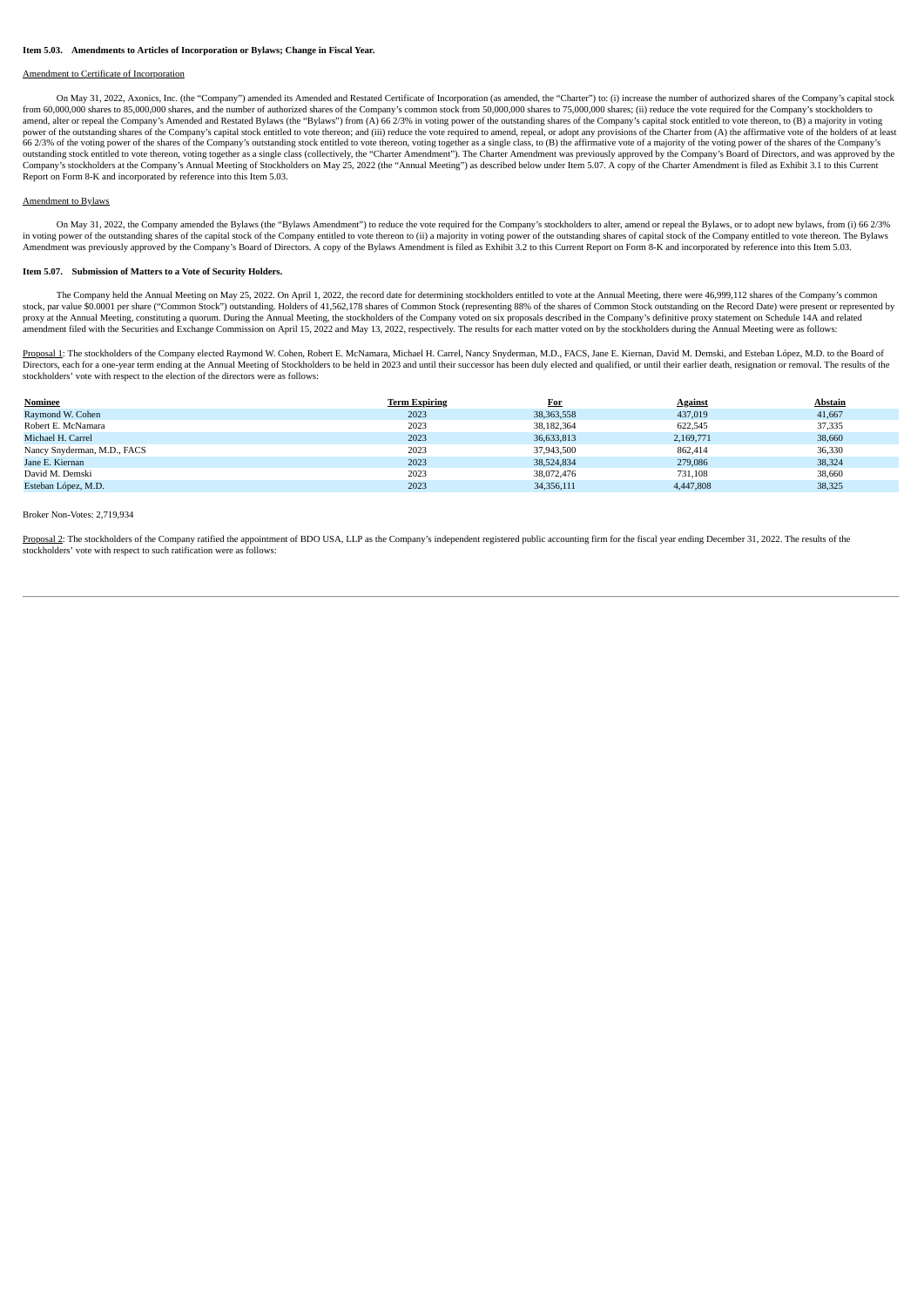| For       | <b>Against</b>  | Abstain  |
|-----------|-----------------|----------|
| 1.547.205 | 0.225<br>ے کروے | $-2.648$ |
|           |                 |          |

Proposal 3: The proposal seeking approval, on an advisory basis, of the compensation of the named executive officers of the Company was approved by the Company's shareholders, as set forth below:

| <u>For</u>                                                                             | <b>Against</b> | Abstain |
|----------------------------------------------------------------------------------------|----------------|---------|
| 35,925,638                                                                             | 2,897,842      | 18,764  |
|                                                                                        |                |         |
| $D_{\text{ref}}$ $M_{\text{ref}}$ $M_{\text{ref}}$ $M_{\text{ref}}$ $\theta$ $740.024$ |                |         |

Broker Non-Votes: 2,719,934

Proposal 4: The stockholders of the Company approved an amendment to the Charter to increase the number of authorized shares of the Company's capital stock from 60,000,000 shares to 85,000,000 shares, and the number of authorized shares of the Company's common stock from 50,000,000 shares to 75,000,000 shares ("Charter Amendment No. 1"). The results of the stockholders' vote with respect to Charter Amendment No. 1 were as follows:

| For | Against<br>--                                  | Abstain |
|-----|------------------------------------------------|---------|
| -12 | _______<br>222.222<br>$\overline{\phantom{a}}$ | 7,815   |

#### Broker Non-Votes: 0

Proposal 5: The stockholders of the Company approved an amendment to the Charter to (i) reduce the vote required for the Company's stockholders to amend, alter or repeal the Bylaws from (A) 66 2/3% in voting power of the c

| <b>For</b> | Against | Abstain |
|------------|---------|---------|
| 38,650,986 | 184,831 | 6,427   |
|            |         |         |

#### Broker Non-Votes: 2,719,934

P<u>roposal 6</u>: The stockholders of the Company approved an amendment (the "Plan Amendment") to the Company's 2018 Omnibus Incentive Plan, to increase the number of shares of the Company's common stock available for the<br>gran

| For<br>$ -$ | <u>Against</u> | <b>Abstain</b> |
|-------------|----------------|----------------|
| 35.336.051  | 493.188        | 13,005         |
|             |                |                |
|             |                |                |

Broker Non-Votes: 2,719,934

#### **Item 9.01. Financial Statements and Exhibits.**

(d) Exhibits.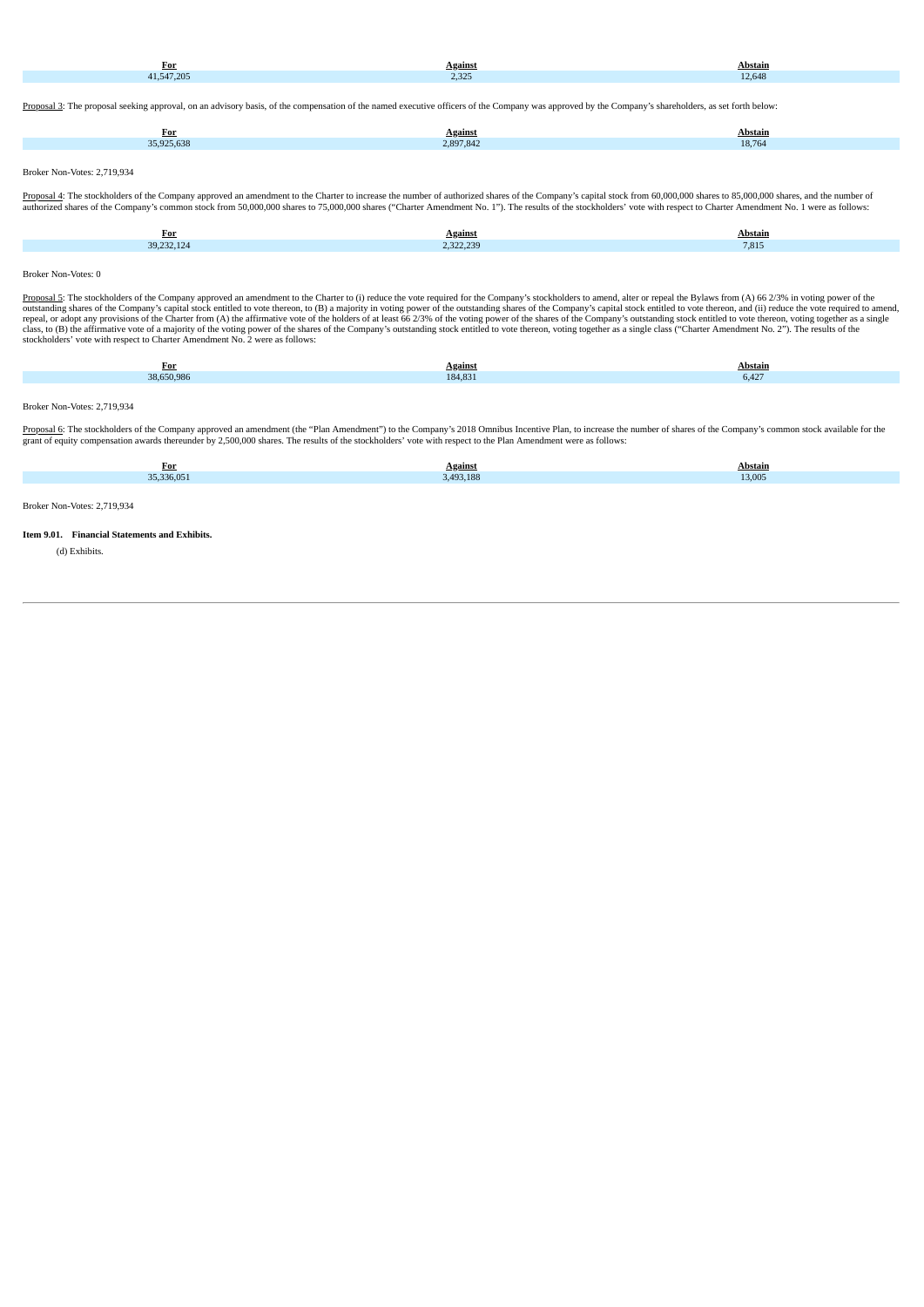Exhibit Number<br>
2.1 Certificate of Amendment to Amended and Restated Certificate of [Incorporation,](#page-5-0) dated May 31, 2022.<br>
2.2 Certificate of [Amendment](#page-8-0) to Amended and Restated Bylaws, dated May 31, 2022.<br>
2.2 Certificate of A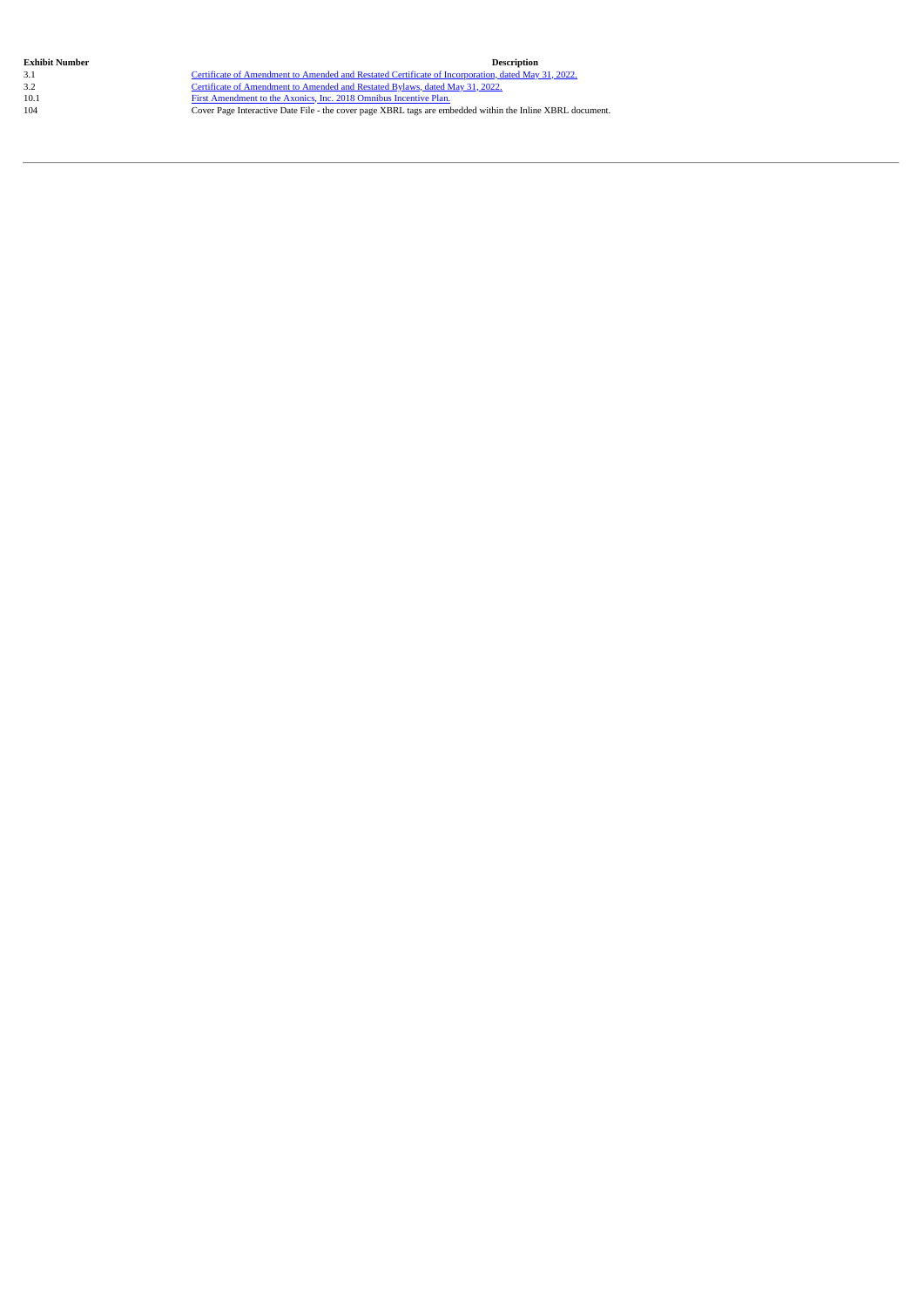### **SIGNATURES**

Pursuant to the requirements of the Securities Exchange Act of 1934, the Registrant has duly caused this report to be signed on its behalf by the undersigned hereunto duly authorized.

## **AXONICS, INC.**

Dated: June 1, 2022 **By:** *S/ Raymond W. Cohen* 

Raymond W. Cohen Chief Executive Officer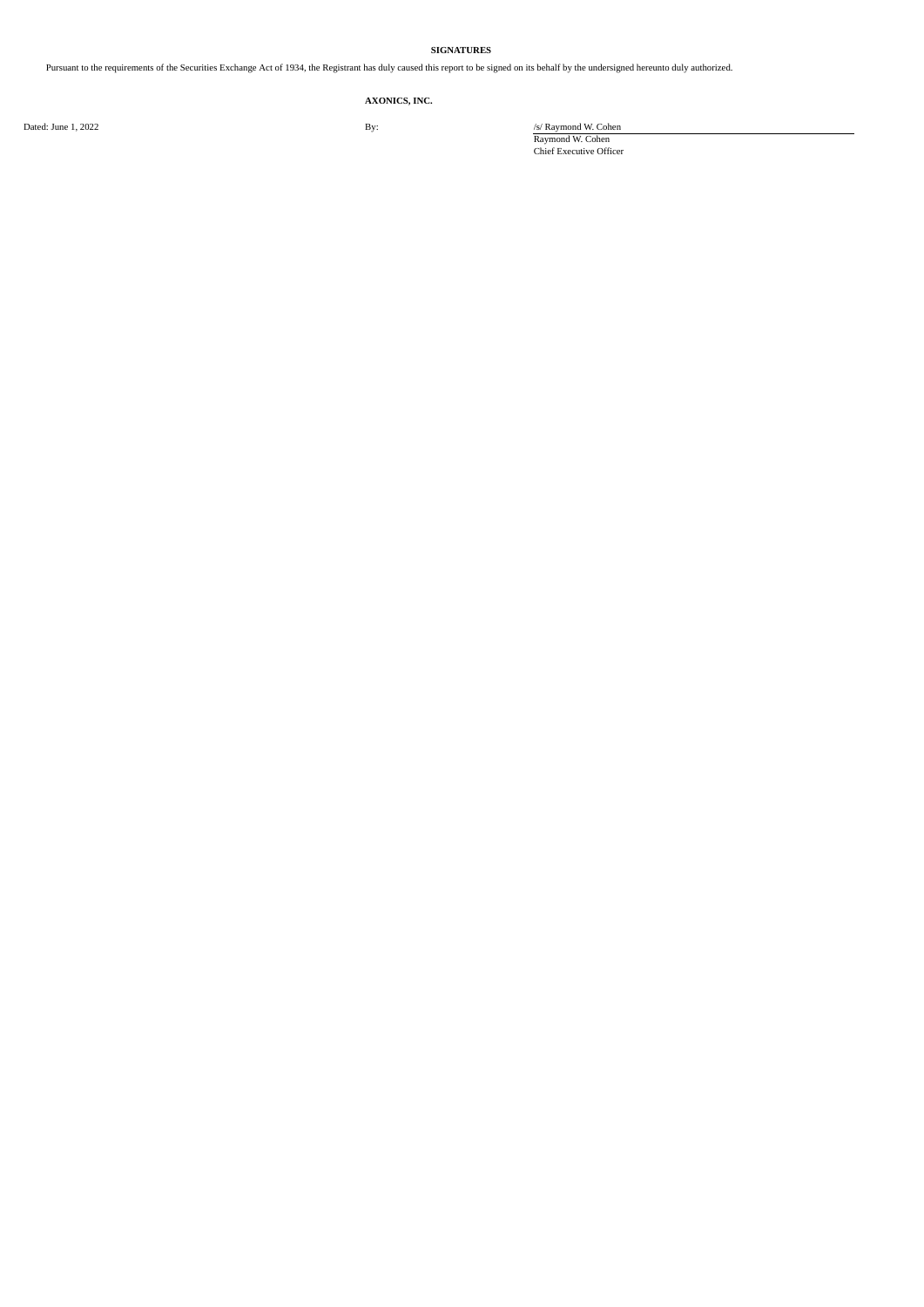# **CERTIFICATE OF AMENDMENT OF AMENDED AND RESTATED CERTIFICATE OF INCORPORATION OF AXONICS, INC.**

**a Delaware corporation**

<span id="page-5-0"></span>Axonics, Inc., a corporation organized and existing under and by virtue of the General Corporation Law of the State of Delaware (the "Corporation"), certifies that:

FIRST: The Board of Directors of the Corporation duly adopted resolutions proposing and declaring advisable the following amendment to the Amended and Restated Certificate of Incorporation of the Corporation filed with the Delaware Secretary of State on November 1, 2018 (as amended to date, the "<u>Certificate of Incorporation</u>"), directing that said amendment be submitted to the stockholders of the Corporation for consideration. The

RESOLVED, that the second sentence of Article IV, Section A of the Certificate of Incorporation be amended and restated to read in its entirety as follows:

"The total number of shares which the Corporation is authorized to issue is Eighty Five Million (85,000,000) shares, of which Seventy Five Million (75,000,000) shares shall be Common Stock, par value \$0.0001 per share,<br>and

RESOLVED FURTHER, that Article V, Section B of the Certificate of Incorporation be amended and restated to read in its entirety as follows:

"In addition to the amendment of the Bylaws by the Board of Directors pursuant to Section A of this Article V and the General Corporation Law, the stockholders of the Corporation also may amend the Bylaws; provided, however, the stockholders may not adopt, amend, alter or repeal the Bylaws of the Corporation, or adopt any provision inconsistent therewith, unless such action is approved, in addition to any other vote required by this R of the Corporation entitled to vote thereon."

RESOLVED FURTHER, that Article X of the Certificate of Incorporation be amended and restated to read in its entirety as follows:

"The Corporation reserves the right to amend, alter, change or repeal any provision contained in this Restated Certificate, in the manner now or hereafter prescribed by statute, and all rights conferred upon stockholders h outstanding stock of the Corporation entitled to vote thereon, voting together as a single class, shall be required to amend, repeal, or adopt any provisions of this Restated Certificate."

SECOND: That thereafter, pursuant to resolution of its Board of Directors, an annual meeting of the stockholders of the Corporation was duly called and held upon notice in accordance with Section 222 of the General Corporation Law of the State of Delaware and the Amended and Restated Bylaws of the Corporation, at which meeting the necessary number of shares as required by statute were voted in favor of the amendment

THIRD: That said amendment was duly adopted in accordance with the provisions of Section 242 of the General Corporation Law of the State of Delaware.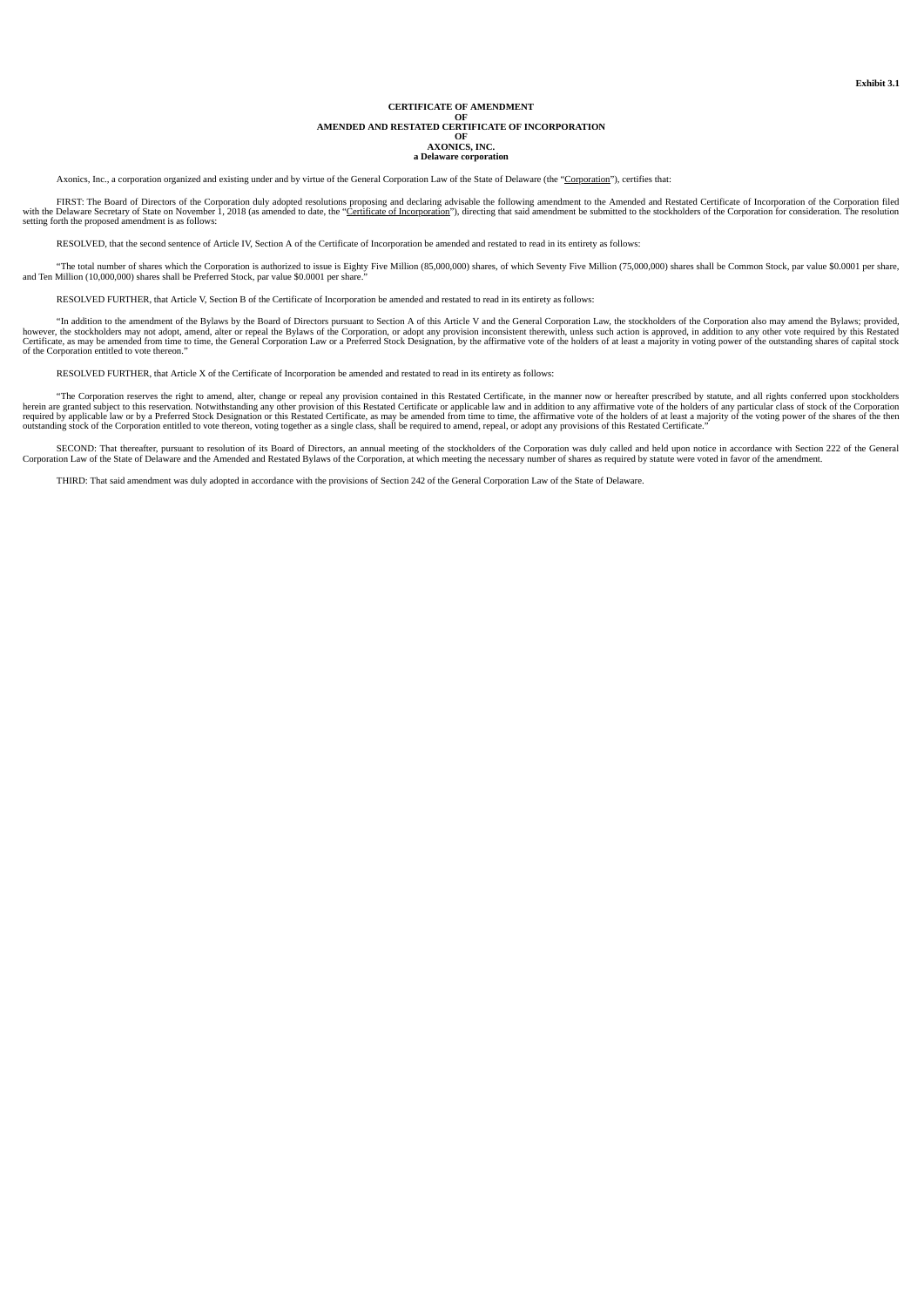IN WITNESS WHEREOF, the Corporation has caused this Certificate of Amendment of Amended and Restated Certificate of Incorporation to be executed this 31st day of May, 2022.

By: /s/ Raymond W. Cohen Name: Raymond W. Cohen Title: Chief Executive Officer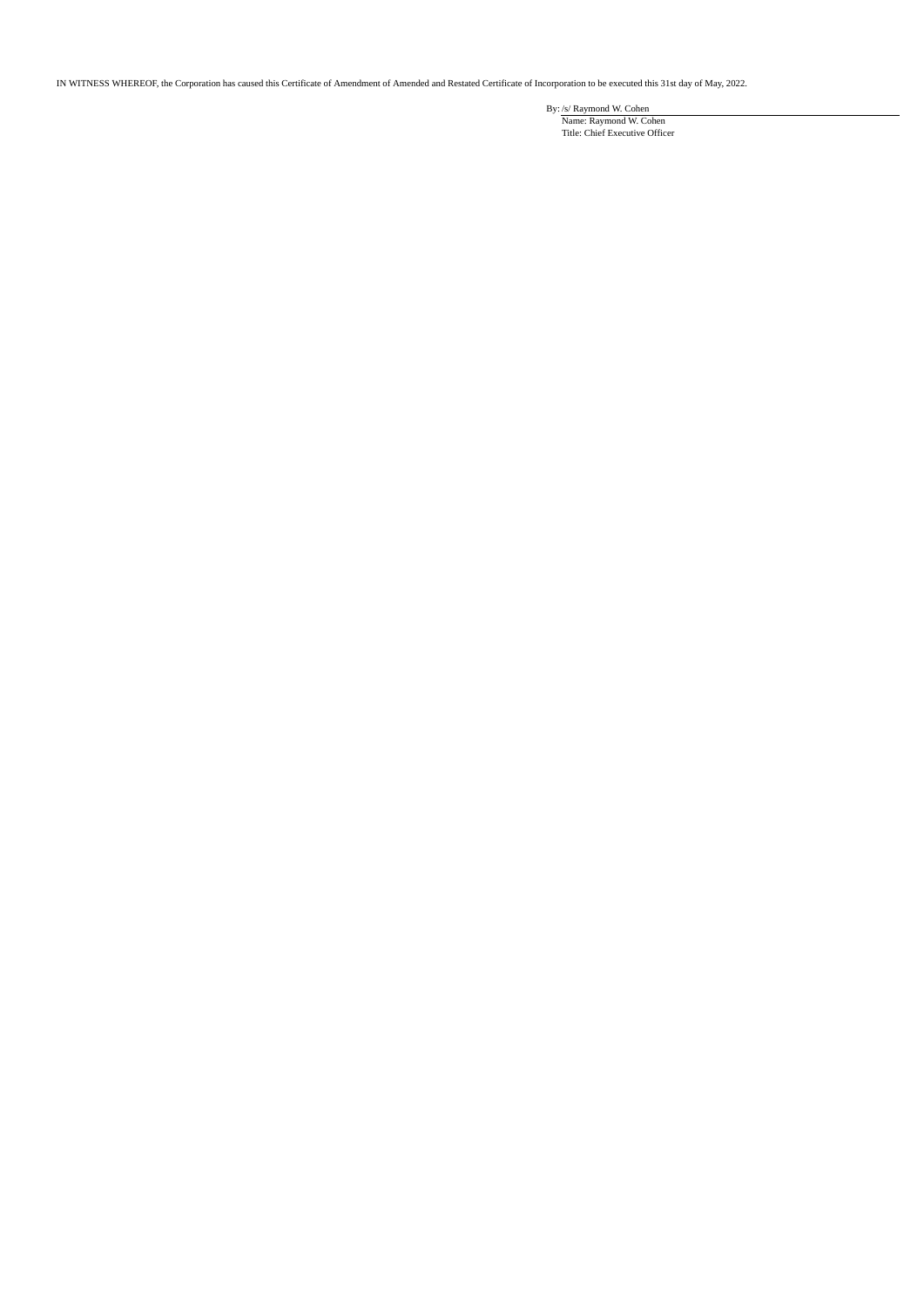# **CERTIFICATE OF AMENDMENT OF AMENDED AND RESTATED BYLAWS OF AXONICS, INC. a Delaware corporation**

<span id="page-7-0"></span>The undersigned hereby certifies that he is the duly elected, qualified, and acting Secretary of Axonics, Inc., a Delaware corporation (the "Corporation"), and that the Amended and Restated Bylaws of the Corporation have b

"Section 7.6. <u>Amendment of Bylaws</u>. Subject to any additional votes set forth in the Certificate of Incorporation, these Bylaws may be altered, amended or repealed or new Bylaws may be adopted by the stockholders or by<br>th

Except as modified by the above, the Amended and Restated Bylaws of the Corporation remain in full force and effect. The above amendment has been duly and validly approved by the Board of Directors of the Corporation.

IN WITNESS WHEREOF, the undersigned has hereunto set his hand this 31st day of May, 2022

By: /s/ Aaron Pettit

Name: Aaron Pettit Title: Secretary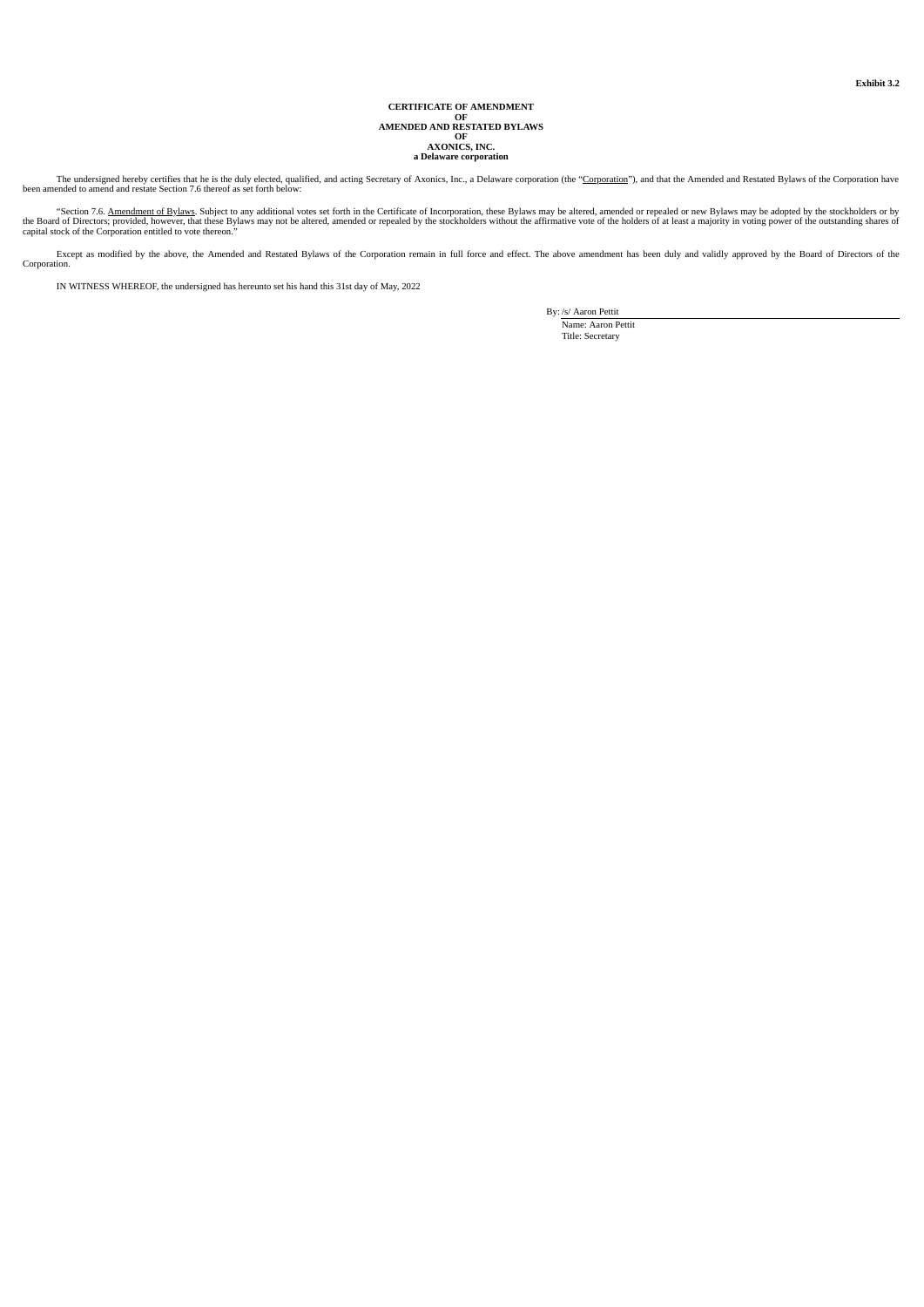#### **FIRST AMENDMENT TO THE AXONICS, INC. 2018 OMNIBUS INCENTIVE PLAN**

<span id="page-8-0"></span>WHEREAS, Axonics, Inc., a Delaware corporation ("Company"), established and sponsors the Axonics, Inc. 2018 Omnibus Incentive Plan (the "Plan");

**WHEREAS**, the Company and its stockholders previously approved and adopted the Plan, effective on October 18, 2018;

**WHEREAS**, the Plan reserved for issuance an aggregate of 4,500,000 shares of the Company's common stock thereunder (the "Shares");

WHEREAS, the Board of the Directors of the Company ("Board") desires to amend the Plan to increase the number of Shares available for issuance under the Plan by 2,500,000;

WHEREAS, pursuant to Section 5.2 of the Plan, the Board has the right to amend the Plan at any time, with any such amendment contingent on the approval of the Stockholders of the Company to the extent stated by the Board,

WHEREAS, in connection with and contingent on the Stockholders approving the amendment to the Plan to increase the number of Shares available for issuance under the Plan, the Board desires to amend the Plan to require a mi

NOW, THEREFORE, pursuant to the power reserved by Section 5.2 of the Plan, the Board hereby amends the Plan as follows (defined terms used herein, but not otherwise defined in this Amendment, shall have the meanings accrib

- 1. The first sentence of Section 4.1 of the Plan is amended in its entirety to read as follows: "Subject to adjustment under Section 15, the total number of Shares authorized to be awarded under the Plan shall not exceed t sum of (1) 7,000,000 Shares and (2) the number of Shares available for the grant of awards as of the Effective Date under the Prior Plan."
- 2. Section 2 of the Plan is amended to add a definition of "Minimum Vesting Requirement" as follows:

"Minimum Vesting Requirement" means the requirement that no Award may vest prior to the first anniversary of the grant date of such Award; provided, however, that Awards with respect to a maximum of five percent<br>(5%) of th

- 1. The first sentence of Section 3.1 is amended in its entirety to read as follows: "Except as specifically provided in Section 14 or as otherwise may be required by applicable law, regulatory requirement, or the certifica
- 2. Subsection (4) of Section 3.1 is amended in its entirety to read as follows: "establish the terms of each Award (including the Option Price of any Option, the nature and duration of any restriction or condition (or<br>prov